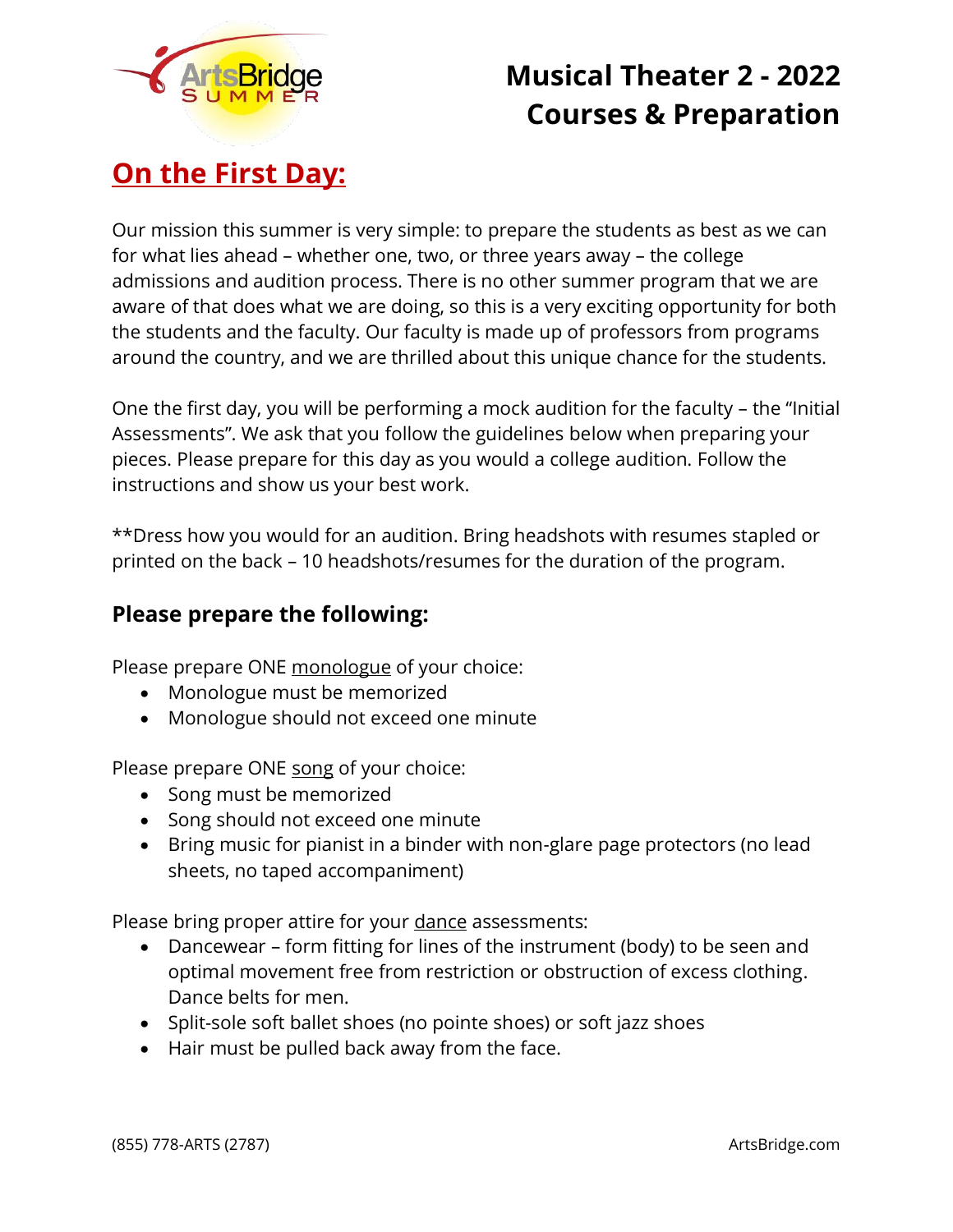

## **For Your Classes:**

*\*Please note the preparation instructions for each class; you will be asked to prepare specific types of songs/monologues for each class. It's fine if some of your material overlaps (i.e. using a song for more than one class), as long as the song satisfies the requirement for both classes.*

### **Acting: Be the Change (Colleen Longshaw Jackson)**

Theater has the power to change hearts and minds, to teach empathy and contribute to real and lasting change in the world and in our individual communities. *Be The Change* will be a space for teen artists to explore and express questions surrounding identity, community, and social change through monologues, scenes and ensemble work that speak to relevant issues in their lives today. During our time together we will explore Augusto Boals' Theater of the Oppressed and use that learning to create original work. Students will discover ways to use their passion for performing arts to make a real difference in the world.

PREPARATION/MATERIALS:

No specific preparation required.

### **Contemporary Scene Study (Heather Benton)**

In Contemporary Scene Study students will learn the foundation of the Stanislavski acting technique and its application to scene study from contemporary plays playing age-appropriate roles. Drawing on Stanislavski's approaches to acting, students will learn how to engage in a "close reading" of the text from an actor's perspective and engage in a deep investigation of the given circumstances. Students will explore atmosphere and environment, relationships, objectives and obstacles of contemporary plays through guided improvisations (or etudes) and learn how to put these discoveries to use through scene work. Students will discover how to bring their own unique personal truth into the room with emotional availability and trust, how to work with curiosity and generosity in a moment-to-moment impulsive way with scene partners, and to engage the imagination to explore the given circumstances of a contemporary play.

Students will also engage in a vigorous physical warm up at the top of every class designed to increase the actor's use of breath and sound, focus and presence. Our warmup will include ensemble-based exercises and improvisations based on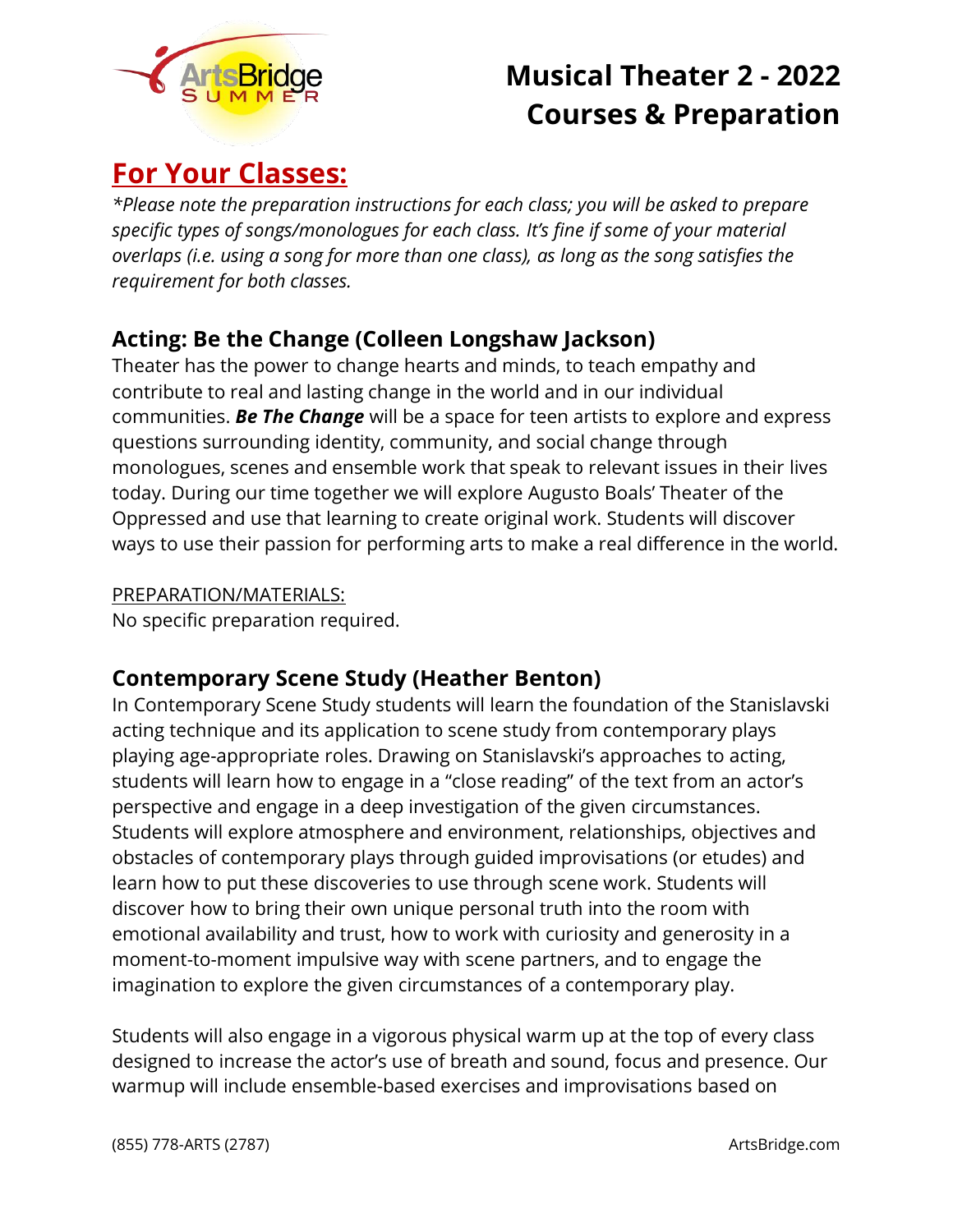

Viewpoints training that will bring each unique ensemble of actors together in an impulsive moment-to-moment playground to ready the body, voice and mind for our acting work.

#### PREPARATION/MATERIALS:

• Students will be assigned a specific play to read prior to arriving at the program. These assignments will be sent out no later than one month prior to the program. A PDF copy of the play will be provided on the Resources webpage.

### **What Does Your Song Do? Do It. (Ashton Byrum)**

*Practical tools for creating active performances in Musical Theater.*

As actors who sing, we tell stories musically, but that doesn't mean we lose the dramatic details of our performance. We will explore characterization by defining Relationships, Conflict and Tactics. We will learn how to tell vibrant stories by concentrating on the journey of the song, and work on physical embodiment and vocal style as additional tools for transformation that further enhance our work.

#### PREPARATION/MATERIALS

- Please prepare two contrasting songs. We will likely cut them down to 32 bars – or roughly a minute or so. At least one song should be from the Musical Theatre canon – the other can also be from a musical or contemporary commercial music. There should be a contrast in character and tone, as well. (Don't play the same role in both!). As you're selecting choices, remember that the best songs contain lyrics with active storytelling where the character is pursuing something - singing the song because there is something they want and something in the way.
- Songs should be memorized for our work in class.
- Please have two copies of each of your songs for the first day of class.

### **Private Voice Lessons (Michael Hanley/Catherine Walker)**

Students will receive private voice lessons to address vocal technique, working on new material and individualized instruction. Each student will have one lesson with Michael Hanley and one lesson with Catherine Walker.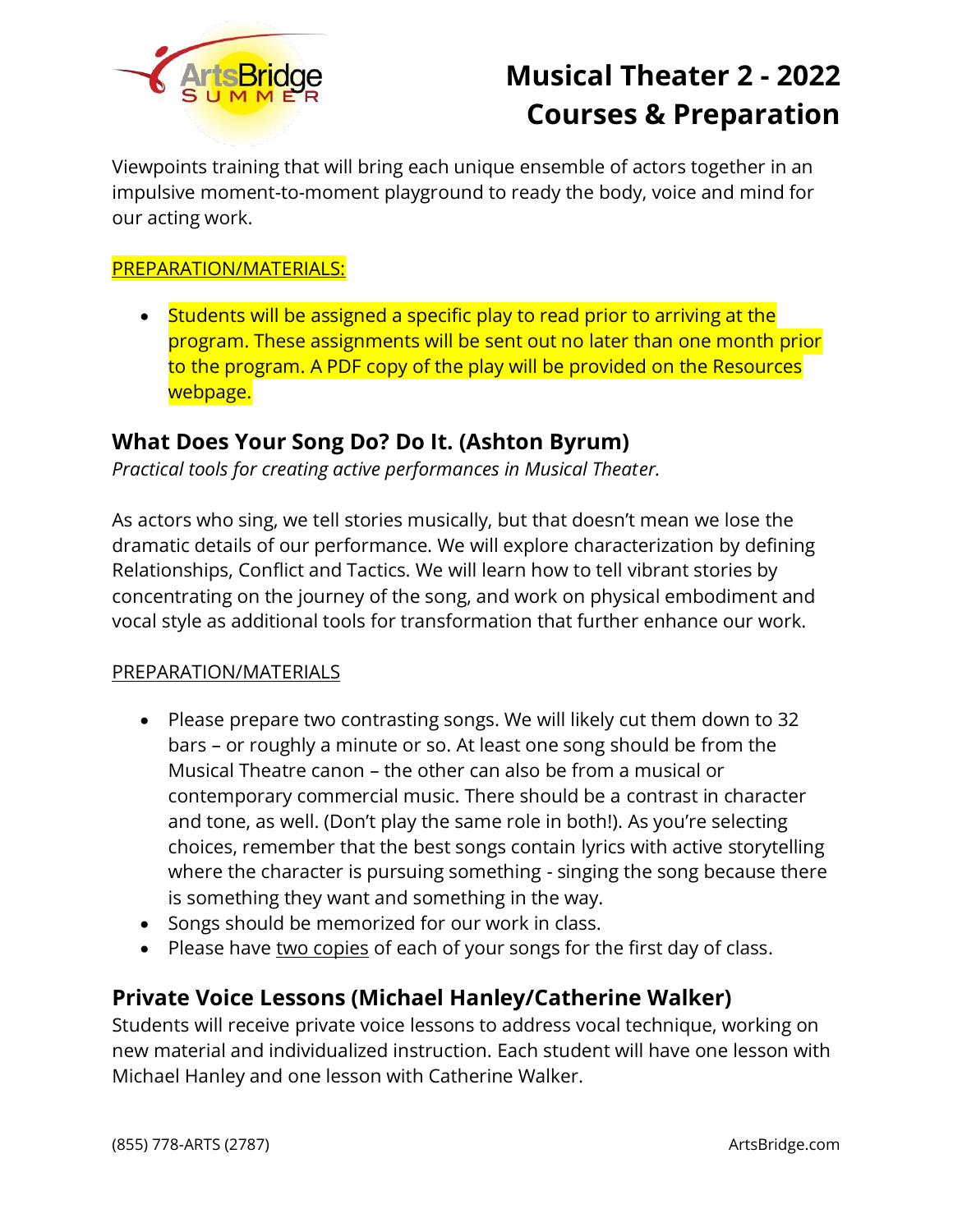

PREPARATION/MATERIALS: No specific preparation required.

## **Musical Theater Lectures (Michael Hanley/Catherine Walker)**

In this course you will learn the basics of vocal anatomy, discuss effective practice strategies, and work through a wide variety of styles and techniques for musical theatre singing.

#### PREPARATION/MATERIALS:

No specific preparation required.

### **Musical Theater Dance (Kiesha Lalama)**

Class is designed to further develop technical skills and artistic expression through dance.

Strengthening exercises will enhance your understanding of process and placement for technical development. Artistic exploration will uncover your creative expression for performance development. Dancers will be exposed to plethora of style studies to advance your understanding of the art of movement including ballet, jazz, modern, contemporary, and theater dance.

#### **WHAT YOU NEED**

- Dancewear form fitting for lines of the instrument (body) to be seen and optimal movement free from restriction or obstruction of excess clothing. Dance belts for men.
- Hair should be secured up and away from the face
- Bring all current dance shoes including jazz shoes, sneakers, heels, character shoes (please do not purchase anything new)
- Journal and writing tool for documentation
- Open mind
- Open heart

#### **WHAT TO EXPECT**

- To embrace a welcoming, respectful, inclusive, safe, learning environment
- To allow space for creative energies to ebb and flow
- To gain confidence in your authentic artistry
- To share your gifts with others
- To be inspired